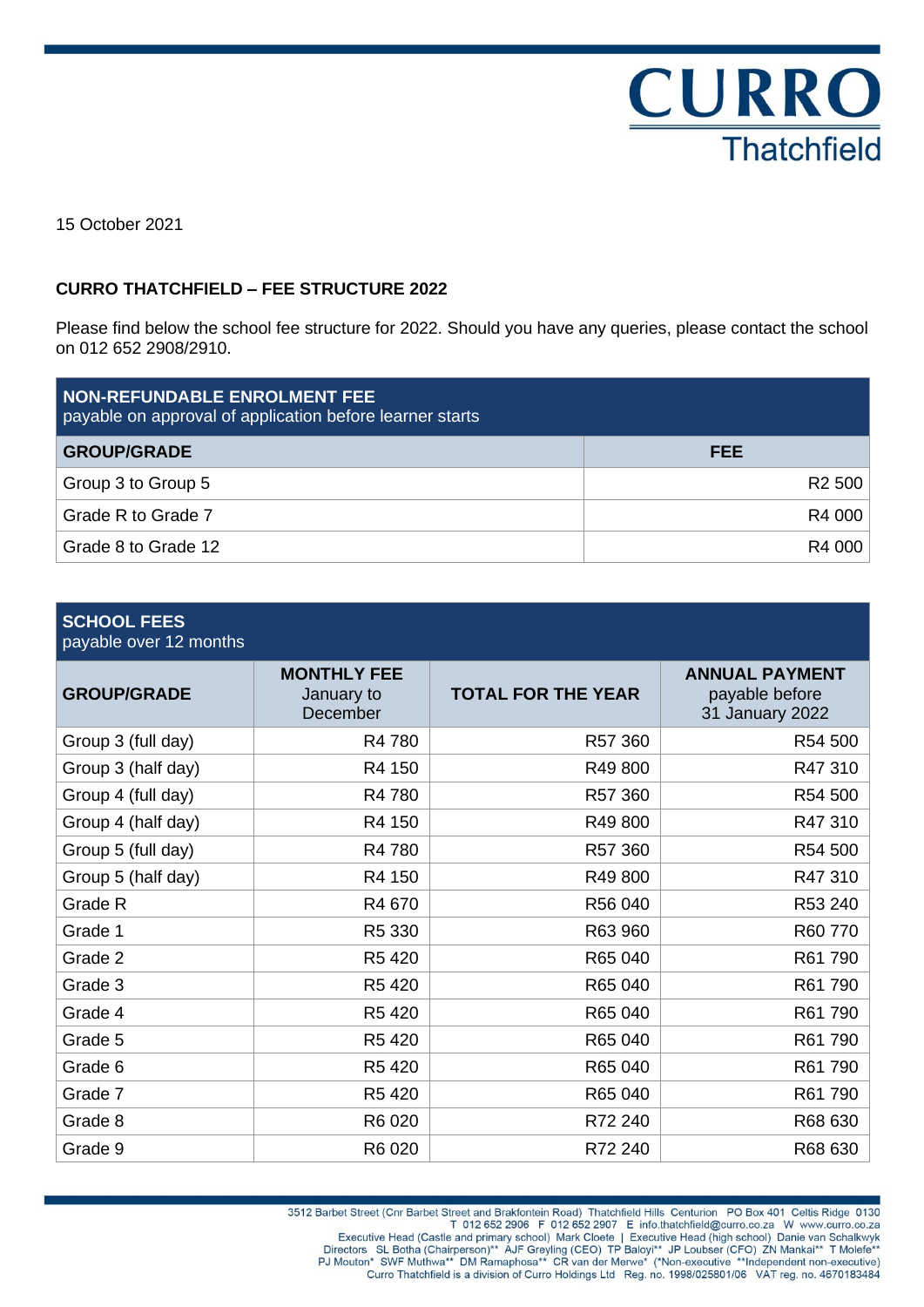## **CURRO**

### **SCHOOL FEES**

| payable over 12 months |                                              |                           |                                                            |  |
|------------------------|----------------------------------------------|---------------------------|------------------------------------------------------------|--|
| <b>GROUP/GRADE</b>     | <b>MONTHLY FEE</b><br>January to<br>December | <b>TOTAL FOR THE YEAR</b> | <b>ANNUAL PAYMENT</b><br>payable before<br>31 January 2022 |  |
| Grade 10               | R6 220                                       | R74 640                   | R70 910                                                    |  |
| Grade 11               | R <sub>6</sub> 220                           | R74 640                   | R70 910                                                    |  |
| Grade 12               | R <sub>6</sub> 220                           | R74 640                   | R70 910                                                    |  |

| <b>OTHER FEES</b>                                               |                                             |                  |
|-----------------------------------------------------------------|---------------------------------------------|------------------|
| <b>SERVICE</b><br>invoiced and payable once off in January 2022 | <b>YEARLY FEE</b><br>January                | <b>REMARKS</b>   |
| Utility fee Group 3 to Group 5                                  | R1 000                                      | Once-off         |
| Utility fee Grade R and Grade 8 to 12                           | R900                                        | Once-off         |
| Utility fee Grade 1 to 3                                        | R690                                        | Once-off         |
| Utility fee Grade 4 to 6                                        | R890                                        | Once-off         |
| Utility fee Grade 7                                             | R1 140                                      | Once-off         |
| Utility fee Grade 8 to 12                                       | R900                                        | Once-off         |
| Group 3 to 5 stationery                                         | R750                                        | Once-off         |
| <b>Grade R stationery</b>                                       | R1 020                                      | Once-off         |
| Grade 1 stationery                                              | R1 640                                      | Once-off         |
| Grade 2 stationery                                              | R1 410                                      | Once-off         |
| Grade 3 stationery                                              | R1 060                                      | Once-off         |
| <b>Textbooks Grade R</b>                                        | <b>R60</b>                                  | Once-off         |
| Textbooks Grade 1 (Afrikaans)                                   | R380                                        | Once-off         |
| Textbooks Grade 1 (Setswana)                                    | R380                                        | Once-off         |
| Textbooks Grade 1 (isiZulu)                                     | R500                                        | Once-off         |
| Textbooks Grade 2 (Afrikaans)                                   | R330                                        | Once-off         |
| Textbooks Grade 2 (Setswana)                                    | R580                                        | Once-off         |
| Textbooks Grade 2 (Zulu)                                        | R450                                        | Once-off         |
| Textbooks Grade 3 (Afrikaans)                                   | R740                                        | Once-off         |
| Textbooks Grade 3 (Setswana)                                    | R750                                        | Once-off         |
| Textbooks Grade 3 (isiZulu)                                     | R810                                        | Once-off         |
| Textbooks Grades 4 to 7 (parents to buy)                        | List at reception                           | N/A              |
| Stationery Grade 4 to 7 (parents to buy)                        | List at reception                           | N/A              |
| Stationery Grade 8 to 12 (parents to buy)                       | List at reception                           | N/A              |
| <b>Textbooks Grade 8</b>                                        | Individual calculated per<br>subject choice | January to March |
| <b>Textbooks Grade 9</b>                                        | Individual calculated per<br>subject choice | January to March |
| Textbooks Grades 10 to 12                                       | Individual calculated per<br>subject choice | January to March |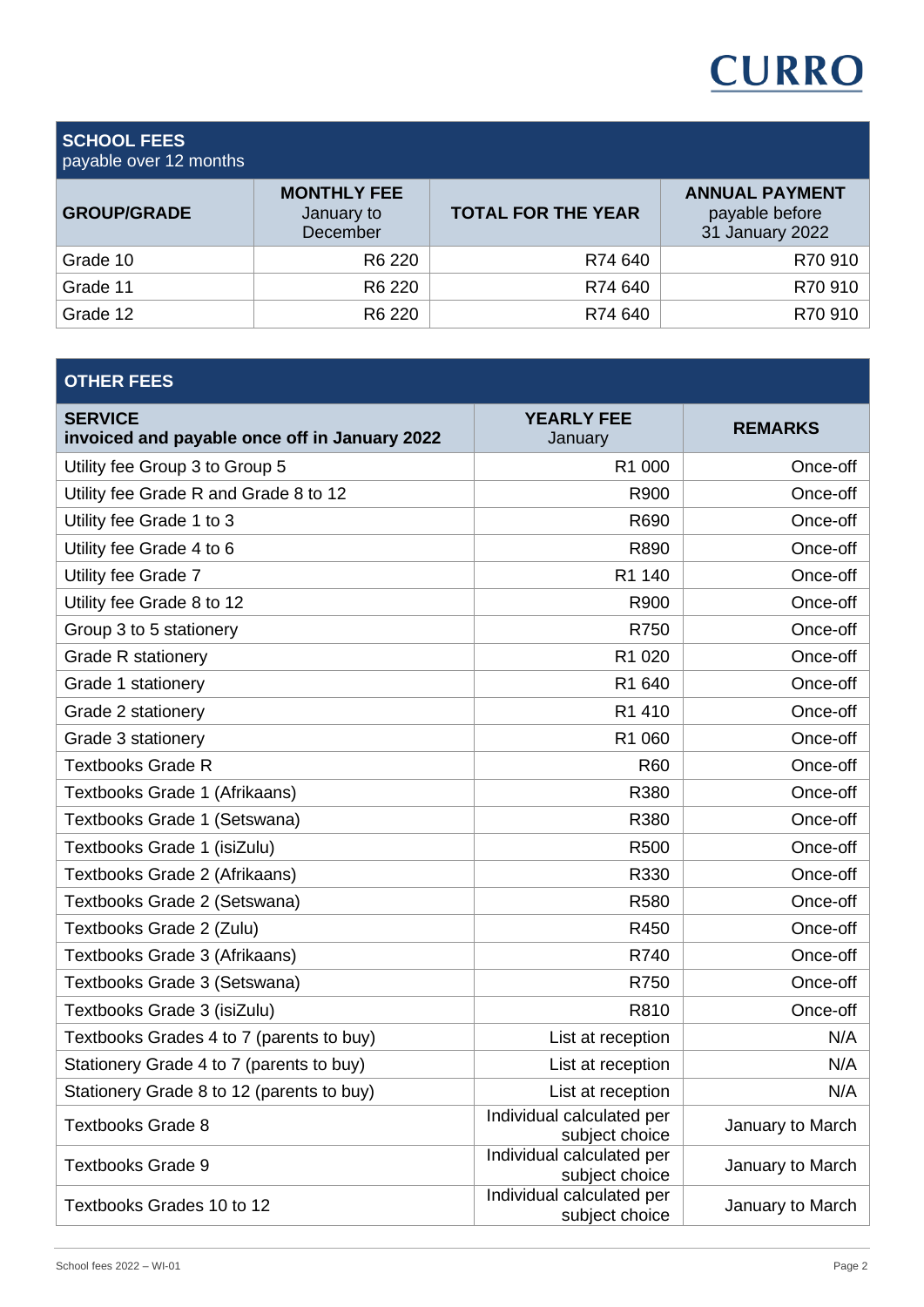

| <b>OTHER FEES</b>                                                                                                                                                                                  |                                              |                                     |
|----------------------------------------------------------------------------------------------------------------------------------------------------------------------------------------------------|----------------------------------------------|-------------------------------------|
| <b>SERVICE (payable over 12 months)</b>                                                                                                                                                            | <b>MONTHLY FEE</b><br>January to<br>December | <b>TOTAL FOR THE</b><br><b>YEAR</b> |
| Aftercare (full day)                                                                                                                                                                               | R <sub>1</sub> 480                           | R <sub>17</sub> 760                 |
| IEB examination fee (Grade 12 x 10 months)                                                                                                                                                         | R979                                         | R9 790                              |
| Bus fee (return)                                                                                                                                                                                   | R <sub>1</sub> 795                           | R21 540                             |
| Bus fee (one-way)                                                                                                                                                                                  | R950                                         | R <sub>11</sub> 400                 |
| Leadership camp Grades 8 to 11 (February to September 2022)                                                                                                                                        | R <sub>150</sub>                             | R <sub>1</sub> 500                  |
| Wider subject choice offering<br>Grades 8 to 12: Cost per subject<br>Costs are only applicable if taken as an additional 8th, 9th or 10th<br>subject<br>(See more information under general below) | R800                                         | R9 600                              |
| Technology provision, support and services will be included in the school fees. Parents/guardians will still                                                                                       |                                              |                                     |

Technology provision, support and services will be included in the school fees. Parents/guardians will still need to purchase devices and textbooks (hard copy and/or e-books) in accordance with the schooling model.

| <b>UTILITY FEES</b><br>Once-off invoicing and payment in January 2022 |                          |                  |  |
|-----------------------------------------------------------------------|--------------------------|------------------|--|
| Groups 3 to 5                                                         | Photo package            | R <sub>130</sub> |  |
|                                                                       | Curro T-shirt            | R <sub>130</sub> |  |
|                                                                       | Special days             | R200             |  |
|                                                                       | Concert and DVD          | R220             |  |
|                                                                       | In-house shows           | <b>R60</b>       |  |
|                                                                       | Baking and cooking       | R260             |  |
| <b>Total</b>                                                          | R1 000                   |                  |  |
|                                                                       | Photo package            | R <sub>130</sub> |  |
|                                                                       | Curro T-shirt            | R <sub>130</sub> |  |
|                                                                       | Excursions               | <b>R70</b>       |  |
| Group 5 and Grade R                                                   | Concert and DVD          | R220             |  |
|                                                                       | In-house shows           | R <sub>120</sub> |  |
|                                                                       | Grade R graduation photo | <b>R75</b>       |  |
|                                                                       | Baking and cooking       | R <sub>155</sub> |  |
| <b>Total</b>                                                          | <b>R900</b>              |                  |  |
|                                                                       | 1 x excursions           | R230             |  |
|                                                                       | Grade shirt              | R <sub>140</sub> |  |
| Grade 1 to Grade 3                                                    | Photo package            | R <sub>130</sub> |  |
|                                                                       | In-house shows           | R <sub>120</sub> |  |
|                                                                       | Reading programme        | <b>R70</b>       |  |
| <b>Total</b>                                                          |                          | <b>R690</b>      |  |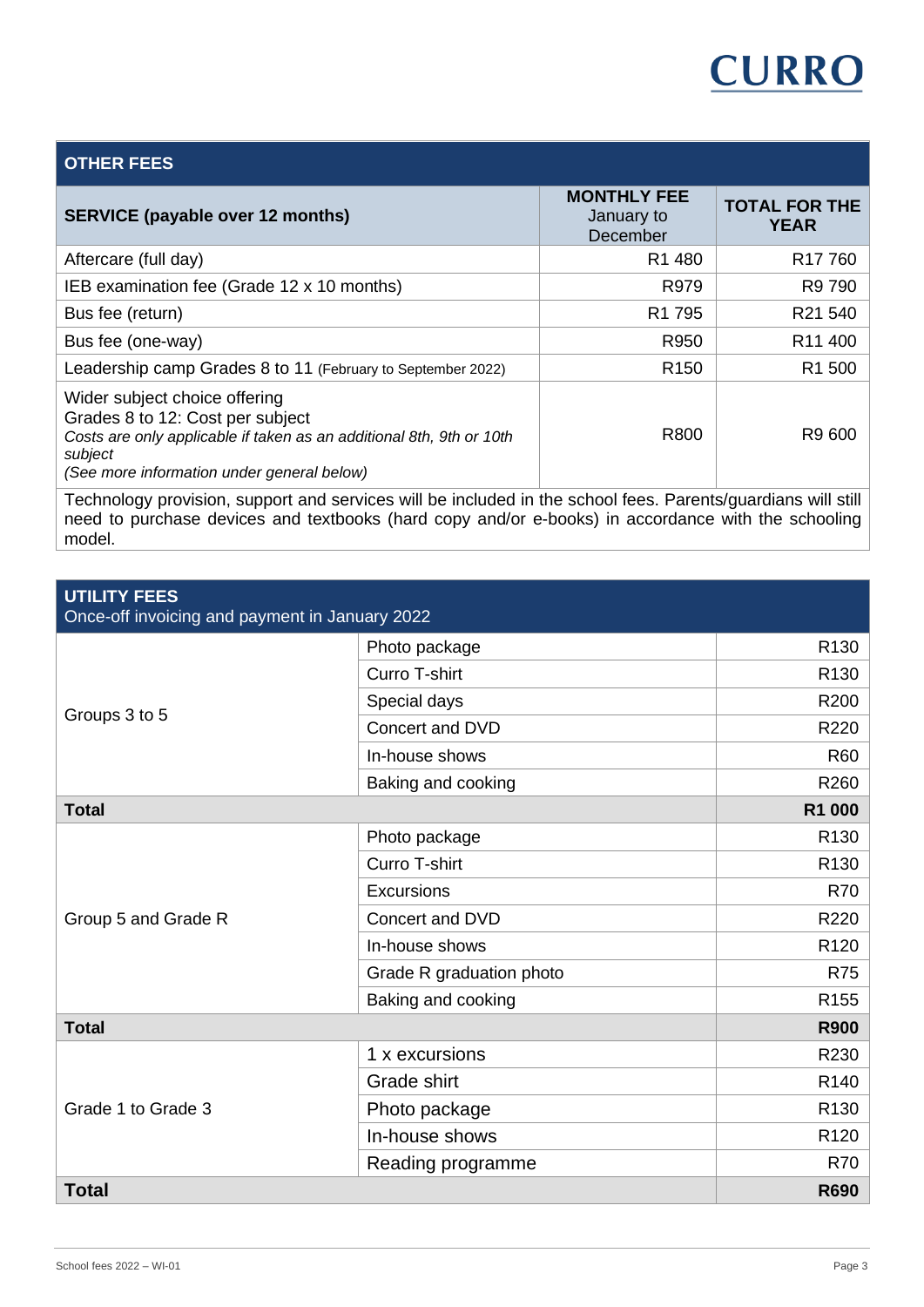# **CURRO**

| <b>UTILITY FEES</b><br>Once-off invoicing and payment in January 2022 |                                  |                  |  |
|-----------------------------------------------------------------------|----------------------------------|------------------|--|
|                                                                       | 1 x excursions                   | R230             |  |
| Grade 4 to Grade 6                                                    | Grade shirt                      | R <sub>140</sub> |  |
|                                                                       | Photo package                    | R <sub>130</sub> |  |
|                                                                       | In-house shows                   | R <sub>120</sub> |  |
|                                                                       | Snapplify Literacy Pro programme | R270             |  |
| <b>Total</b>                                                          | <b>R890</b>                      |                  |  |
|                                                                       | 1 x excursions                   | R230             |  |
|                                                                       | Grade shirt                      | R <sub>140</sub> |  |
|                                                                       | Photo package                    | R <sub>130</sub> |  |
| Grade 7                                                               | In-house shows                   | R <sub>120</sub> |  |
|                                                                       | Snapplify Literacy Pro programme | R270             |  |
|                                                                       | Grade 7 Technology               | R250             |  |
|                                                                       | R1 140                           |                  |  |
|                                                                       | Outreach trip                    | R230             |  |
|                                                                       | Photo package                    | R <sub>130</sub> |  |
| Grade 8 to Grade 12                                                   | House shirt                      | R <sub>140</sub> |  |
|                                                                       | Elevate education                | R <sub>150</sub> |  |
|                                                                       | Snapplify Literacy Pro-program   | R250             |  |
|                                                                       |                                  | <b>R900</b>      |  |

|          | <b>PAYMENT METHODS 2022</b>                                                                                                                                                                                                                                                                                           |
|----------|-----------------------------------------------------------------------------------------------------------------------------------------------------------------------------------------------------------------------------------------------------------------------------------------------------------------------|
| Method 1 | Annual payment in advance, due by 31 January 2022.                                                                                                                                                                                                                                                                    |
|          | Debit-order payments, which can be scheduled monthly in advance x 12 months on or<br>about the 2nd, 16th or 26th of each month.                                                                                                                                                                                       |
| Method 2 | If you are not yet paying by debit order, we request that you do so as soon as possible<br>since this substantially reduces the administrative burden to identify deposits into our bank<br>account and allocate to the correct learner accounts. We rely on predictable monthly cash<br>flows to manage our affairs. |
|          | Please complete a debit-order form and deliver it by hand to the school's bursar before<br>3 December 2021. The form is available from the school and on the Curro website at<br>www.curro.co.za.                                                                                                                     |
|          | YOUR FAMILY CODE IS REQUIRED AS THE REFERENCE FOR ALL PAYMENTS.<br>Please note that cash is not accepted as a form of payment at the school.                                                                                                                                                                          |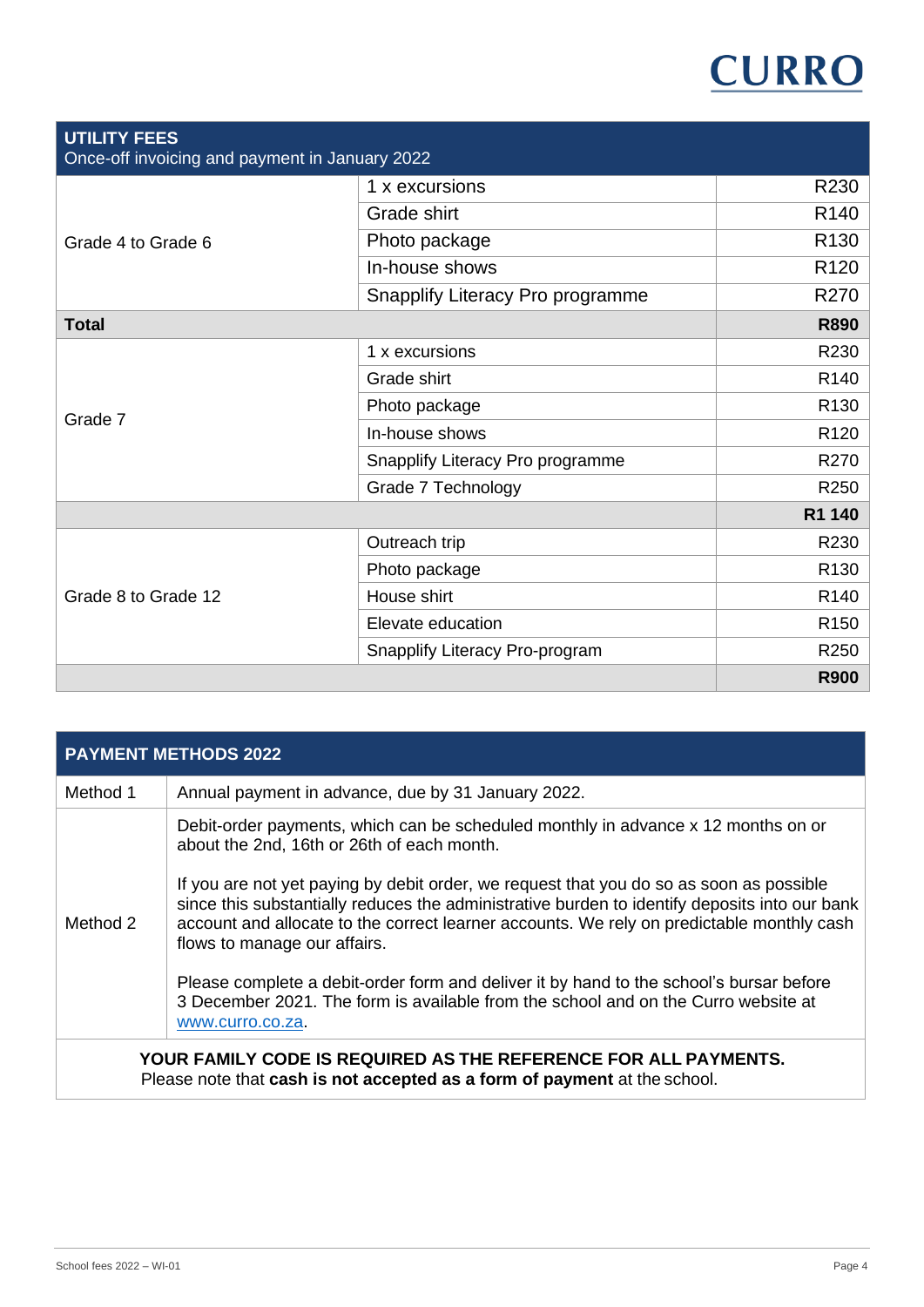

| <b>BANK DETAILS</b>   |                                                                                                                                                                               |
|-----------------------|-------------------------------------------------------------------------------------------------------------------------------------------------------------------------------|
| Name of account       | Curro Holdings T/A Curro Thatchfield independent school                                                                                                                       |
| <b>Bank</b>           | <b>First National Bank</b>                                                                                                                                                    |
| <b>Account number</b> | 623 5878 0403                                                                                                                                                                 |
| <b>Branch code</b>    | 250-655                                                                                                                                                                       |
| <b>Reference</b>      | CTF-YOUR FAMILY/ACCOUNT CODE<br>e.g. CTF-BBB001 $(3 \text{ letters} + 3 \text{ numbers})$<br>A payment allocation fee of R250 will be charged for incorrect family codes used |

#### **GENERAL**

#### **1. School fees**

School fees for 2022 exclude the following:

- The e-learning device and any insurance, maintenance or other costs relating to the device
- Workbooks
- Stationery Grade 1 to Grade 12
- E-books
- School uniforms
- Entrance fees, travel costs, accommodation and food for school excursions and sports trips, unless otherwise advised by the school
- School photos
- Therapists' or psychologists' fees

#### **2. Aftercare**

Aftercare fees for 2022 include the following:

- One light meal per day
- Supervision
- Limited homework support

Aftercare fees for 2022 exclude the following:

• Specialist subject and homework support

#### **3. E-learning devices (tablets)**

E-learning devices will be utilised by all learners from Grade 5 to Grade 12.

This will have the following impact on you:

- If your child is in Grade 5 to Grade 12, you will be responsible for purchasing an e-learning device for your child to use. The school will provide you with details and the minimum specifications required for the device.
- You will be responsible for the insurance and general maintenance and care of the device.